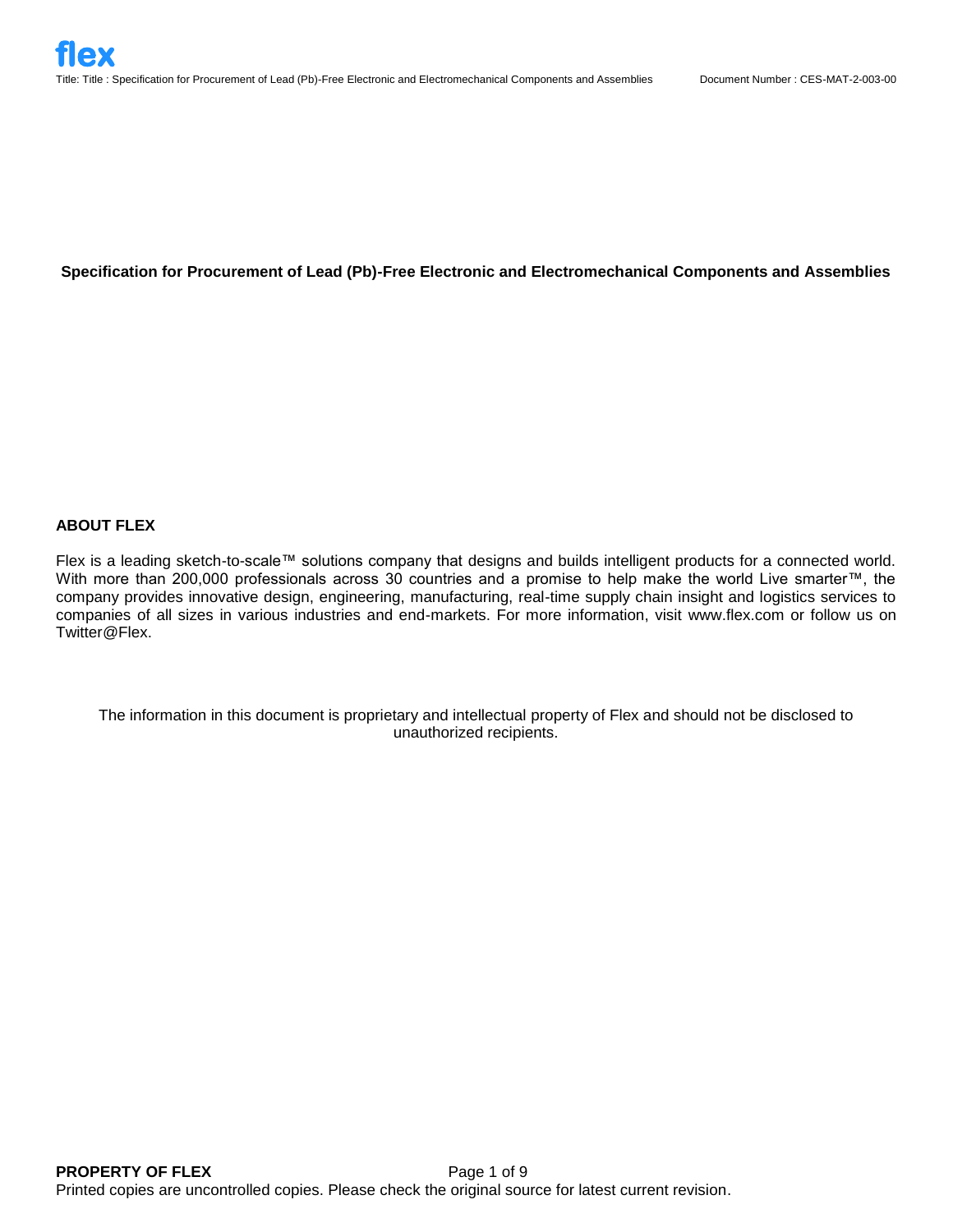Title: Title : Specification for Procurement of Lead (Pb)-Free Electronic and Electromechanical Components and Assemblies Document Number : CES-MAT-2-003-00

## **1.0 BACKGROUND/INTRODUCTION**

- 1.1. Environmental legislation in Europe and other parts of the world have banned the use of Lead (Pb) in electronics products effective July 1, 2006. Our customer's requirements dictate that we design and manufacture products that conform to the Lead-free environmental regulations. Therefore, we need to ensure that our supply chain is prepared to meet all requirements necessary to comply with the legislation.
- 1.2. This document is subject to change with respect to technological and legislative changes relating to Lead-free solder and parts.

## **2.0 PURPOSE**

2.1. This document provides the requirements to all flex procurement groups and component suppliers regarding procurement of Lead (Pb)–free electronic components and assemblies. The purpose of this specification is to ensure that all electronics components and/or assemblies will support flex assembly process capabilities necessary to manufacture Lead-free products.

# **3.0 SCOPE**

3.1. All electronic components or assemblies that flex requires to be Lead-free, shall meet the requirements set forth in this document.

## **4.0 DEFINITIONS and ABBREVIATIONS**

- 4.1. Lead-free: A Lead-free component is defined as its Lead content < 0.1% or 1000ppm (by weight, per homogeneous material) based on the European Restriction on Hazardous Substances (RoHS).
- 4.2. Lead-free solder alloy: The Lead content must be less than 0.1% (1000ppm) Lead (Pb) by weight
- 4.3. Matte tin (Sn): A tin film with lower internal stresses and larger grain sizes typically of 1µm or greater and carbon content less than 0.050%
- 4.4. Bright tin (Sn): A tin film with higher internal stresses and smaller grain size of 0.5 µm to 0.8 µm and carbon content of 0.2% to 1.0%
- 4.5. Backward compatibility: Components can be soldered using existing Sn-Pb solder and temperature profiles
- 4.6. Forward compatibility: Components can be soldered using Lead-free solders and the appropriate higher temperature profiles
- 4.7. PCN: Product Change Notification
- 4.8. SMD: Surface Mount Device
- 4.9. SMT: Surface Mount Technology
- 4.10. CoC: Certificate of Compliance
- 4.11. RoHS: Restriction of Hazardous Substances
- 4.12. MSL: Moisture Sensitivity Level
- 4.13. EOL: End Of Life
- 4.14. IST: Interconnect Stress Testing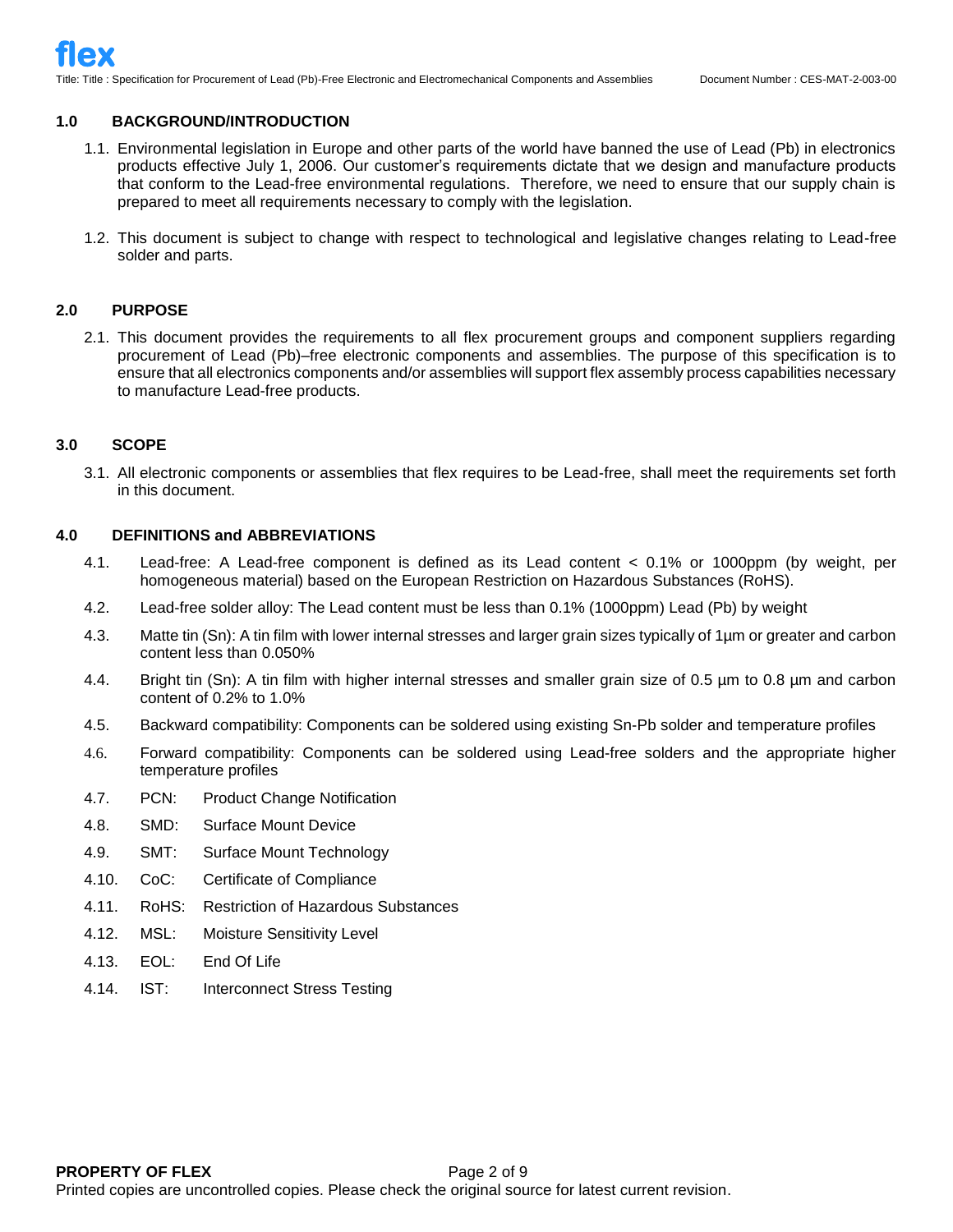# **5.0 REFERENCES**

### **5.1.**

| <b>Document Title</b>                                                                                                          | <b>Document Number</b>     | Document \ Hyperlink               |
|--------------------------------------------------------------------------------------------------------------------------------|----------------------------|------------------------------------|
| Solderability Tests for Printed Boards                                                                                         | IPC J-STD-003              | www.ipc.org                        |
| Generic Performance Specification for<br>Printed Boards (as applicable to product<br>offering)                                 | IPC-6011                   | www.ipc.org                        |
| Qualification and Performance Specification<br>for Rigid Printed Boards                                                        | IPC-6012                   | www.ipc.org                        |
| Qualification and Performance of Permanent<br>Polymer Coating (Solder Mask) for Printed<br><b>Boards</b>                       | IPC-SM-840                 | www.ipc.org                        |
| Acceptability of Printed Boards                                                                                                | <b>IPC-A-600</b>           | www.ipc.org                        |
| Generic Standard on Printed Board Design                                                                                       | <b>IPC-2221</b>            | www.ipc.org                        |
| Test Methods Manual Section 2 "Time to<br>Delamination (TMA Method)"                                                           | <b>IPC-TM-650</b>          | www.ipc.org                        |
| 288°C recommended for Method 2.4.24.1                                                                                          |                            |                                    |
| Test for Flammability of Plastic Materials for<br>Parts in Devices and Appliances                                              | <b>UL 94</b>               | www.ul.com                         |
| Packaging and Handling of Moisture<br>Sensitive Non-Hermetic Solid State Surface<br><b>Mount Devices</b>                       | <b>IPC/JEDEC J-STD-033</b> | www.ipc.org                        |
|                                                                                                                                | IPC/ECA J-STD-002          | www.jedec.org<br>www.ipc.org       |
| Solderability Tests for Component Leads<br>Terminations, Lugs, Terminals and Wires                                             |                            | www.ec-central.org                 |
| Qualification and Performance Test Methods<br>for Surface Mount Solder Attachments                                             | <b>IPC-9701</b>            | www.ipc.org                        |
| <b>Stress Qualification for Integrated Circuits</b>                                                                            | AEC-Q100                   | www.aecouncil.org                  |
| High Temperature Storage Life                                                                                                  | JESD22-A103                | www.jedec.org                      |
| Current Tin Whiskers Theory and Mitigation                                                                                     | JEDEC/IPC JP002            | www.ipc.org                        |
| <b>Practices Guideline</b>                                                                                                     |                            | www.jedec.org                      |
| Measuring Whisker Growth on Tin and Tin<br><b>Alloy Surface Finishes</b>                                                       | JESD22-A121                | www.jedec.org                      |
| Environmental Acceptance Requirements for<br>Tin Whisker Susceptibility of Tin and Tin<br><b>Alloy Surface Finishes</b>        | <b>JESD201</b>             | www.jedec.org                      |
| Moisture/Reflow Sensitivity Classification of<br><b>Plastic Surface Mount Devices</b>                                          | IPC/JEDEC J-STD-020        | www.ipc.org<br>www.jedec.org       |
| <b>Test Method Standard</b><br><b>Electronic And Electrical Component Parts</b>                                                | MIL-STD-202                | www.dscc.dla.mil                   |
| Marking and Labeling of Components, PCBs<br>and PCBAs to Identify Lead (Pb), Pb-Free<br>and Other Attributes                   | IPC/JEDEC J-STD-609        | www.ipc.org<br>www.jedec.org       |
| Flex Specification of Banned and Restricted<br>Substances for Use                                                              | CES-REG-1-001-00           | Flex document. Contact flex.       |
| <b>Generic Reliability Assurance Requirements</b><br>for Optoelectronic Devices Used in<br><b>Telecommunications Equipment</b> | Telcordia GR-468           | www.telecom-<br>info.telcordia.com |
| Guidelines for User Notification of<br>Product/Process Changes by Semiconductor<br><b>Suppliers</b>                            | JESD46                     | www.jedec.org                      |
| <b>Product Discontinuation</b>                                                                                                 | JESD48                     | www.jedec.org                      |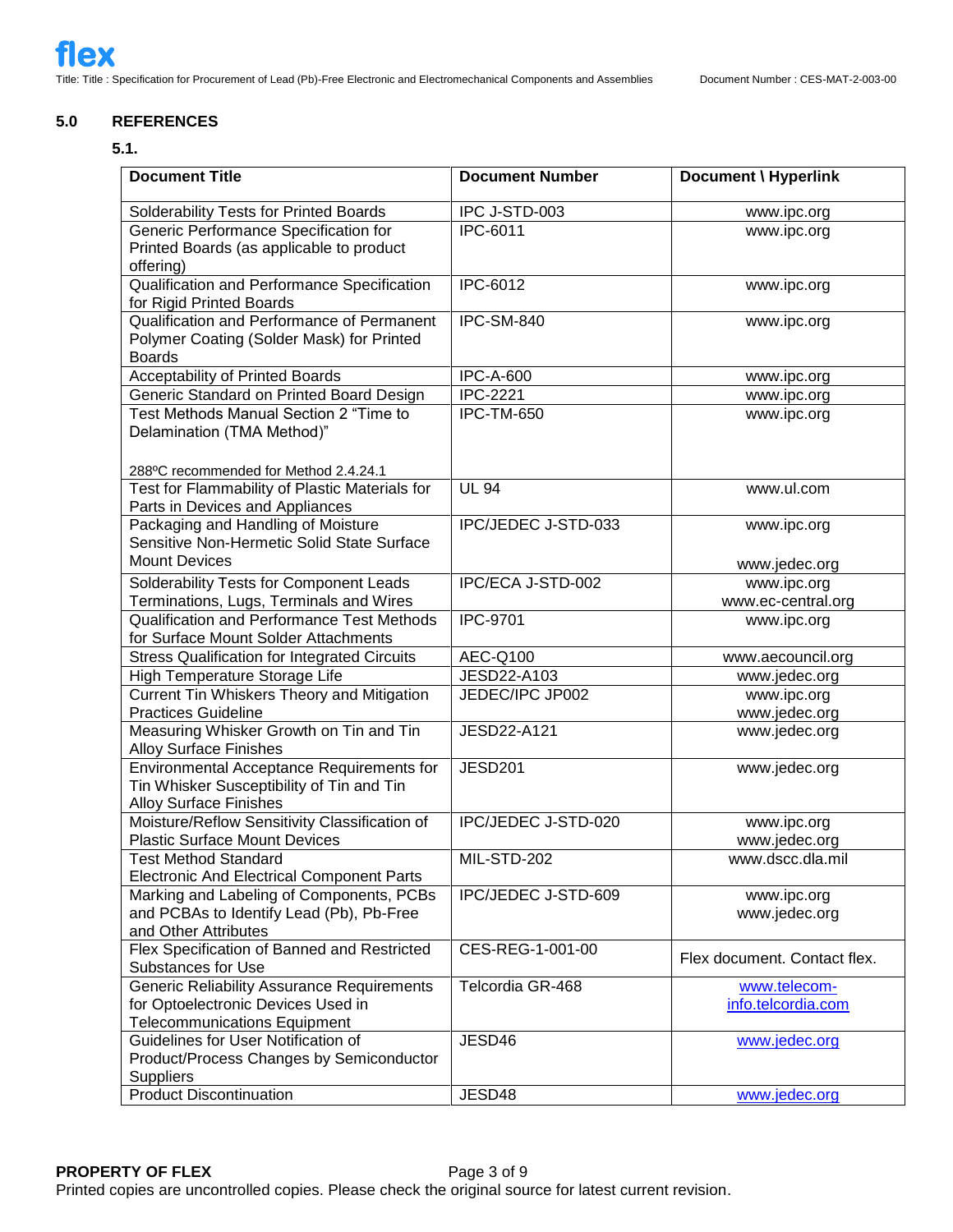| <b>Flex Supplier Portal</b> | https://flex.com/supplier- |
|-----------------------------|----------------------------|
|                             | <b>Information</b>         |

# **6.0 POLICY STATEMENT**

6.1. It is flex's policy to procure environmental compliant and friendly materials.

# **7.0 PROCESS FLOW CHART**



**Figure.1: Flex' procurement flow diagram for Lead-free electronic component**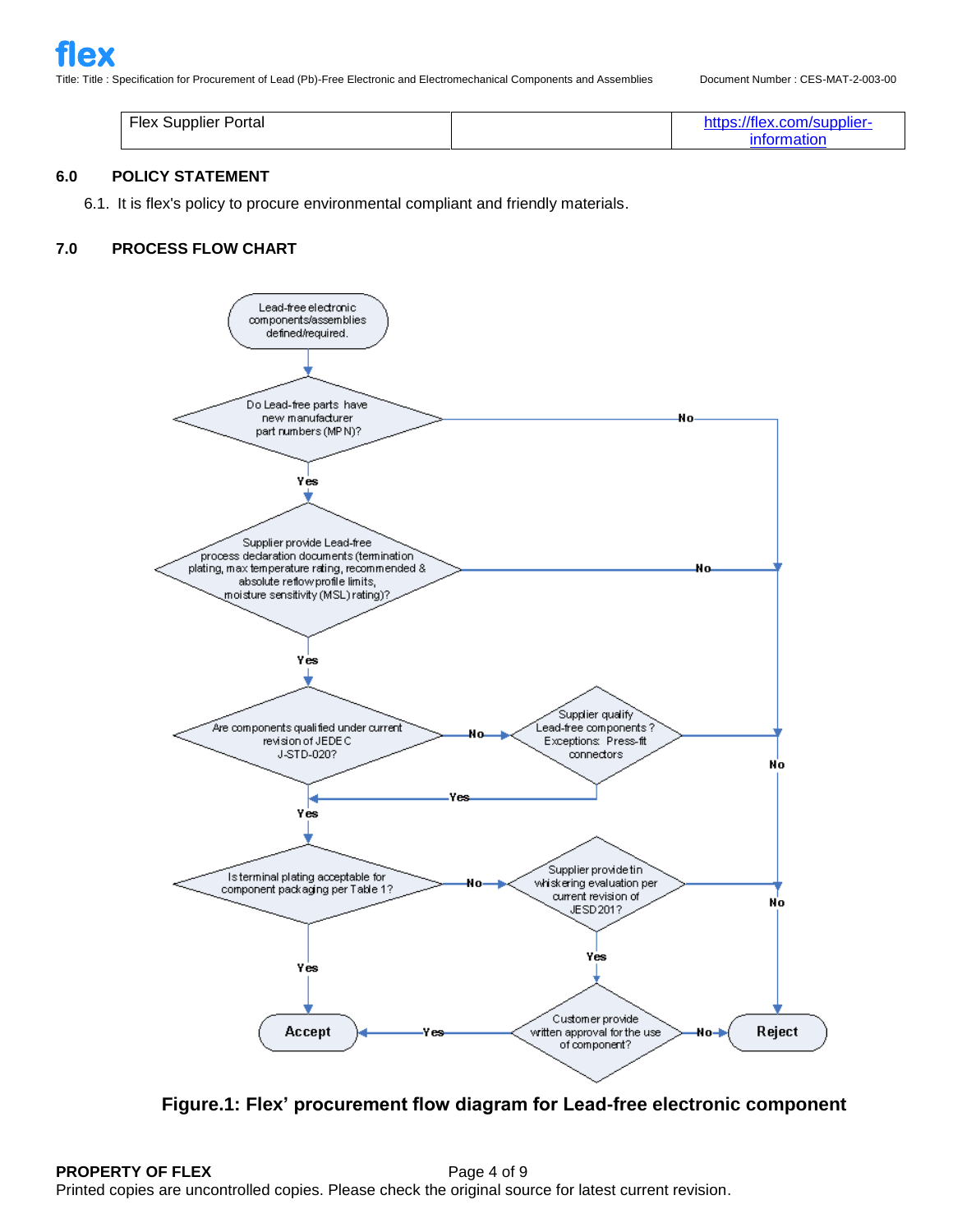## **8.0 PROCEDURE**

## **8.1. Qualification Documentation**

Suppliers must provide, or have available on demand, qualification documents or test information based on the list below. All the required tests should follow applicable industry standards, which include sample sizes, test procedures, acceptance criteria, reporting, etc. If an equivalent specification is used, details of testing procedures and conditions shall be provided to Flex.

- a) Handling, Packing, Shipping and Use (per IPC/JEDEC J-STD-033)
- b) Solderability testing (per IPC/ECA J-STD-002)
	- Both no-clean and aqueous clean solder paste and wave solder flux should be included.
- c) Solder joint reliability testing (per IPC-A-9701)
- d) Mechanical shock and vibration (per AEC-Q100)
- e) High temperature storage (per AEC-Q100/JESD22-A103)
- f) Tin whisker growth testing (per JEDEC standard "JESD22A121 Measuring Whisker Growth on Tin and Tin Alloy Surface Finishes" and "JESD201 Environmental Acceptance Requirements for Tin Whisker Susceptibility of Tin and Tin Alloy Surface Finishes")
- g) Moisture sensitivity level testing
	- i) For components which go through the reflow process
		- In general, 260ºC reflow peak temperature is an overall requirement.
		- Component moisture sensitivity levels should not exceed the levels for components currently being provided to Flex. It is recommended that both testing and the associated documentation include old vs. new part comparisons. MSL testing should follow IPC/JEDEC J-STD-020, with the exception that 6 heat cycles for area array packages and 4 heat cycles for other components should be included in pre-conditioning. *(The 6 heat cycle requirement reflects the maximum heat cycle an area array package can be expected to be exposed to, including: 2 reflows, wave soldering, component removal, reballing, and re-attachment).*
	- Pre-conditioning for connectors should include 1 reflow at 260ºC peak temperature.
	- ii) For components (SMD and/or through-hole) which go through the wave soldering process
		- Preheat Ramp rate: 4ºC / s
		- Solder pot temperature: 270°C
		- Contact time: 10s
		- Thermal shock: 150ºC
	- iii) For components (SMD and/or through-hole) which go through the repair/rework process
		- Preheat Ramp rate: 4ºC / s
		- Solder pot temperature: 275°C
		- Contact time: up to 40s (20s for removal, 20s for install)
		- Thermal shock: 170ºC
	- iiii) Components, which may go through either reflow or wave soldering or both, should be qualified through both process conditions.
- h) Lead-free component qualification data should include the following:
	- Solder alloy used
	- Termination metallurgy and thickness
	- Preconditioning parameters used (including the reflow profile)
	- Demonstration of both forward and backward compatibility, with the exception of area array packages with Lead-free balls that may not be backward compatible.
		- ❖ *Incompatibilities of Bi-containing termination with Sn-Pb solder, and Bi or Pb containing termination with Lead-free solder for through-hole waved soldered components, are of particular concern.*
- i) For components which go through reflow process: Resistance to soldering heat (per MIL-STD-202 , Method 210F –method K, with 90-150 sec above the Sn-Ag-Cu Lead-free melting temperature 217ºC and 15 seconds above the peak temperature 260ºC.)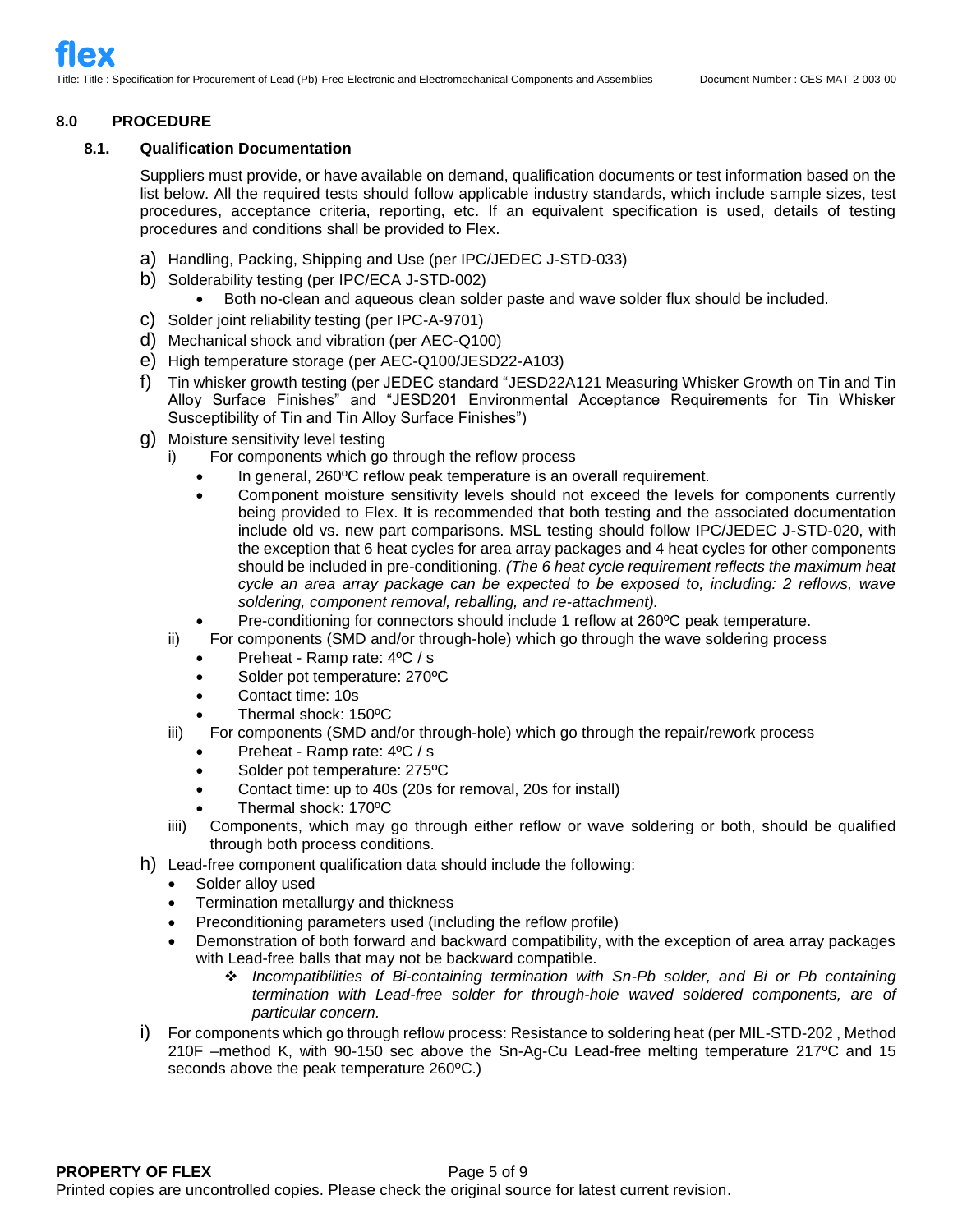#### **8.2. Lead Frame and Terminal Plating Requirement**

#### 8.2.1. Acceptable Platings

A potential reliability problem exists with Lead-free tin-plated components due to the phenomenon of "tinwhiskering" which may cause electrical shorting between leads of the same component or adjacent components, especially for fine-pitch components or closely spaced parts. The acceptable plating(s) for Flex Lead-free components are listed in Table 1 below.

| <b>Component Type</b>                                                  | <b>Acceptable Platings</b>                                                                                                    | <b>Remarks</b>                                                                                                                      |
|------------------------------------------------------------------------|-------------------------------------------------------------------------------------------------------------------------------|-------------------------------------------------------------------------------------------------------------------------------------|
| Lead-frame component<br>(e.g. TSOP, QFP)                               | * Ni/Pd/Au<br>* Matte Sn (>2nm) on top of Ni (>1.27nm) over Cu substrate<br>* Matte Sn (1-4%)Bi (>2nm) over Alloy42 substrate | Solder Dip is allowed for >1.27mm<br>pitch                                                                                          |
| Lead-less component<br>(QFN, SOT, etc.)                                | * Ni/Au<br>* Matte Sn (>2nm) on top of Ni (>1.27nm)                                                                           |                                                                                                                                     |
| Through-hole component                                                 | * Matte Sn (0-4%)Bi (>2nm) on top of Ni (>1.27nm)<br>* Solder Dip                                                             | Through-hole components normally<br>have the pitch greater than 1.27mm.<br>Hence, solder dip is allowed.                            |
| Surface mount connector<br>(solderable connection)                     | * Matte Sn (>2nm) on top of Ni (>1.27nm)<br>* Ni/Au<br>* Ni/Pd/Au                                                             | Solder Dip is allowed for >1.27mm<br>pitch                                                                                          |
| Passive components<br>(e.g. Capacitors or<br>Resistors)                | * Matte Sn (>2nm) on top of Ni (>1.27nm)<br>* Ni/Au                                                                           | Chip components without Ni-barrier<br>may result in solder wicking and<br>leaching                                                  |
| Through-hole connector<br>(solderable connection)                      | * Matte Sn $(0-4\%)$ Bi $(>2$ nm) on top of Ni $(>1.27$ nm)<br>* Ni/Au<br>* Ni/Pd/Au<br>* Solder Dip                          | Through-hole components normally<br>have the pitch greater than 1.27mm.<br>Hence, solder dip is allowed.                            |
| Press fit connector<br>(solderless connection)                         | * Ni/Au<br>* Matte Sn (>2nm) on top of Ni (>1.27nm)                                                                           |                                                                                                                                     |
| Mating side of all kinds of<br>connector (solderless<br>connection)    | * Ni/Au<br>* Ni/Pd-20%Ni/Au                                                                                                   |                                                                                                                                     |
| Plastic Ball Grid Array<br>Packages (e.g. PBGAs,<br>CSP <sub>s</sub> ) | * Sn (3.0-4.0%) Ag (0.5-0.7%) Cu<br>* Sn-Ag<br>* Sn-Cu                                                                        |                                                                                                                                     |
| Ceramic Ball Grid Array<br>Packages (e.g. CBGAs,<br>CCGAs)             | * Sn (3.0-4.0%) Ag (0.5-0.7%) Cu<br>* Sn-Aa                                                                                   | Need more information and test for<br>reliability proof                                                                             |
| Other plated components<br>(e.g. heat sinks, buss<br>bars)             | * Solder Dip<br>* Matte Sn on top of >1.27nm Ni                                                                               | Solder Dip is allowed only if the<br>distance between the plated area<br>and any current conducting paths is<br>greater than 1.27mm |

# **Table 1. Acceptable Platings of Different Electronic Components**

Table Notes:

- 1) Suppliers need to provide adequate information and test results to prove the reliability of their products. (e.g. Tin whiskering acceleration test)
- 2) Lead-free solder dipping uses the family of Sn-Ag-Cu alloys which are also used as soldering alloys in surface mount, wave and rework assemblies of Lead-free process. The acceptable composition of Sn-Ag-Cu ranges from Sn-(3.0-4.0%) Ag-(0-1.0%)Cu
- 3) For ceramic packages, there is still no obvious data to prove which solder ball alloy is the best solution without potential reliability problem. Suppliers need to provide adequate information and test results to prove the reliability of their products.
- 4) Lead-free area array packages (CSP/BGA) and components with Bi-containing termination should not be used with Sn/Pb process due to reliability concerns.

Different Lead-free platings (other than Table 1) may be acceptable if suppliers provide reliability test documentation, in addition to any industry standard whisker acceleration tests, guaranteeing that their products do not pose potential reliability risks.

A waiver may be provided for components with thickness under the specified values in Table 1. if suppliers can provide adequate information to guarantee no potential reliability risks due to tin whiskering.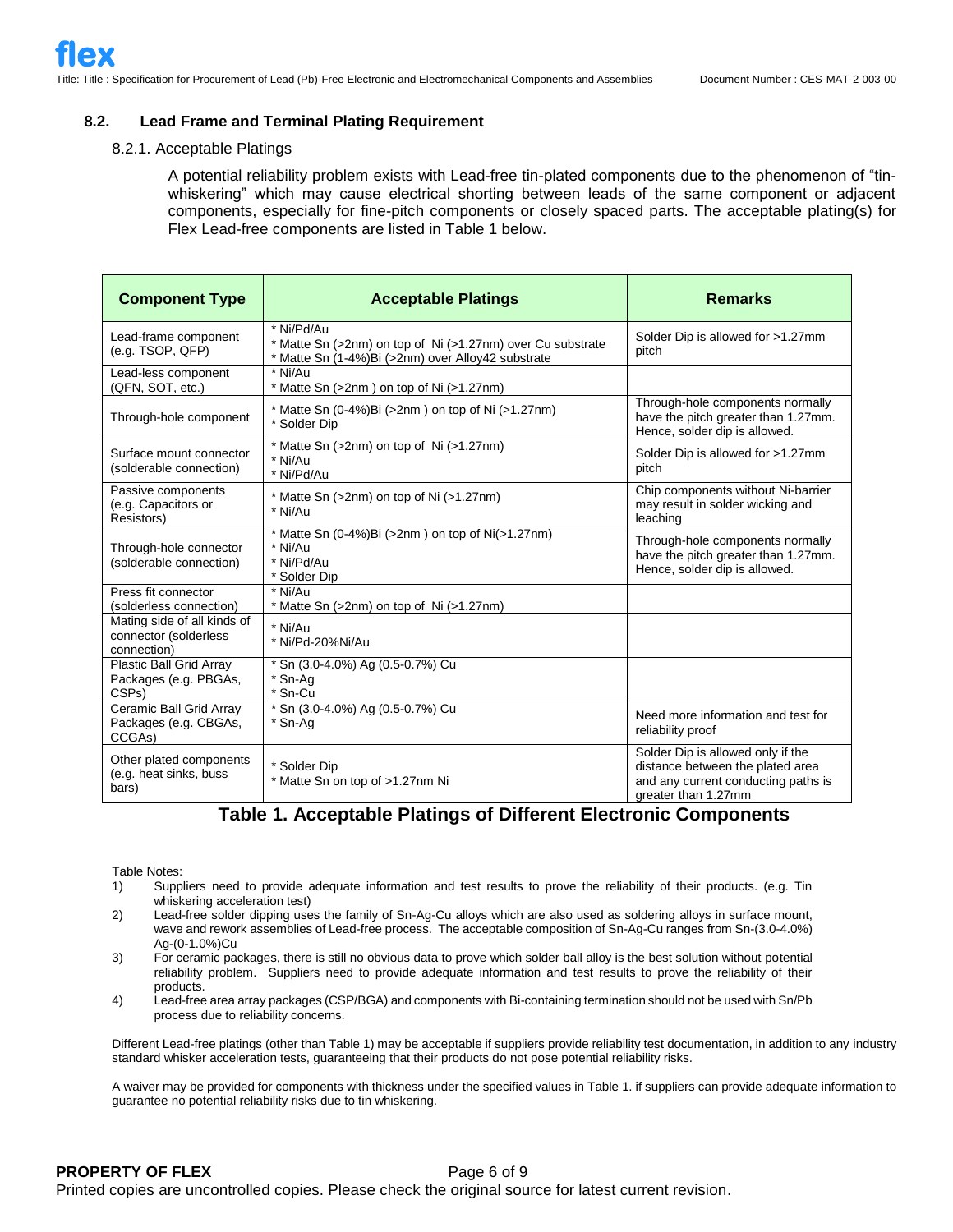Some applications or customer requirements may prefer platings other than those listed in Table 1. These alternate platings will be acceptable **only** with written approval from Flex customers.

### 8.2.2. Unacceptable Platings

Platings identified below are either not acceptable under any circumstances or are not acceptable without specific approvals:

- a) Bright Lead-free tin plating is NOT ACCEPTED at all.
- b) Matte Lead-free tin-copper alloy plating is NOT ACCEPTED for most applications unless a WRITTEN APPROVAL is obtained from Flex customers.
- c) Lead-free area array packages (CSP/BGA), and other components with Bi (>4%)-containing termination, are NOT ACCEPTABLE for use with Sn/Pb processes, due to reliability concerns.

# **8.3. PCB Requirements**

8.3.1.PCB Performance Requirements

PCBs should adhere to the requirements of the European Union RoHS legislation and to meet the following performance requirements, using the solder materials and soldering processes as per Standards listed in Section 5.0.

- a) PCB performance for board assembly (per PWB documentation)
	- Solderability
	- Warpage
	- ICT probe-ability (as appropriate)
	- Contact / key pad performance (as appropriate)
	- Press-fit connector performance (as appropriate)
- b) Reliability (per PWB documentation)
	- Via and barrel integrity
	- Solder mask integrity
	- Lamination integrity
	- IST testing incorporating microvias / vias / PTHs technology
		- Use the materials and processes, as defined in Section 8.3.2 for test vehicle preparation
- c) Electrical performance (per PWB documentation)
	- Conductive / cathodic anodic filament (CAF) resistance
	- Cleanliness and surface insulation resistance (SIR)
	- Tin whiskering
- 8.3.2. Lead-Free Solder Materials and Processes
	- a) Solder alloys: Sn-Ag-Cu for reflow; Sn-Ag-Cu or Sn-Cu for wave soldering
	- b) Soldering processes:
		- SMT reflow: refer to Section 8.1(g)(i)
		- Wave soldering: refer to Section 8.1(g)(ii)
	- c) Fluxes: no clean, water soluble

## **8.4. Application Compatibility**

Fit, form, function or reliability (FFFR) of all the Lead-free version of parts, components or assemblies must be the same or better than those of the Tin-Lead parts. Latent damage to components due to the higher temperature of Lead-free process is of concern. Suppliers should be able to provide adequate information or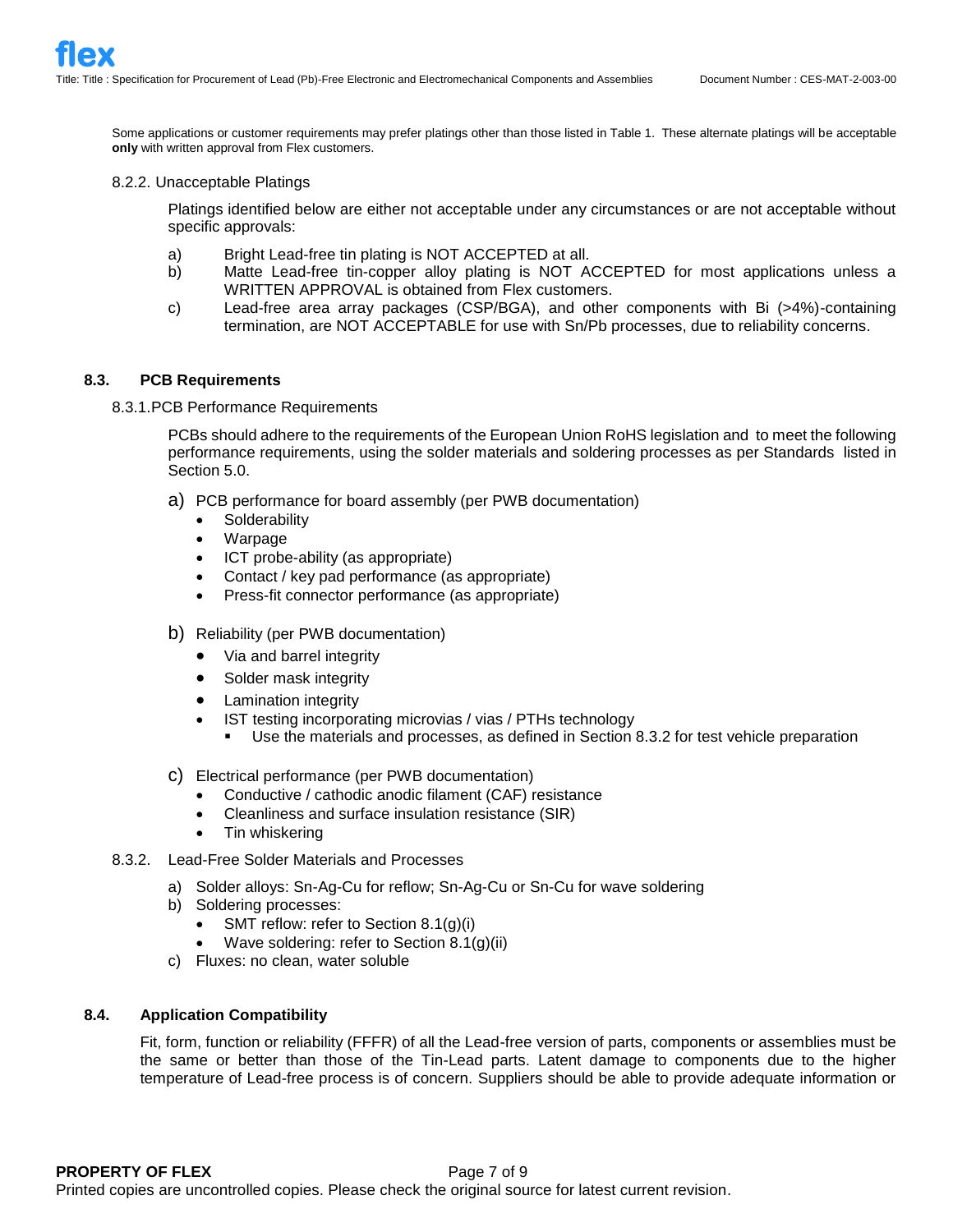test results per applicable industry standards (e.g. Telcordia GR-468, if applicable) to prove that FFFR should not be altered after soldering processes as defined in 8,3,2.

# **8.5. Logistic Requirements**

- **8.5.1.** All Lead-free versions of parts, components or assemblies shall have new supplier P/N's assigned in order to distinguish from the Tin-Lead version P/N's. Suppliers may use existing part numbering with a change or addition in either prefix or suffix of the part number as long as the total part numbering schema is unique for Lead-free parts. If Lead-free parts are currently supplied to Flex, it is not necessary to have new part number provided the supplier can account for all components in the market ensuring **that Flex will not receive like numbered Tin-Lead components.**
- **8.5.2.** Suppliers shall use industry standard Pb-free component marking per IPC/JEDEC J-STD-609.
- **8.5.3.** All Lead-free components shall have traceable information marked on the outer packaging boxes and inner package material (e.g. tray, tube, reel) per the above industry standard marking schema. The component itself shall also contain this traceable information marking if there is sufficient room for such markings on the component.
- **8.5.4.** Suppliers shall provide, or have available on demand, component datasheets for all Lead-free components. Datasheets must contain information on termination plating composition, maximum component temperature rating, recommended & absolute reflow profile limits, and the moisture sensitivity rating. If this information is not present on the datasheet, there should be a clear reference on the datasheet where the information can be located.
- **8.5.5.** Suppliers shall provide to Flex a roadmap to show the planned changes, capacity and the timeframe for the availability of Lead-free products.
- **8.5.6.** As per JESD46 , all changes from existing parts to Lead-free must be documented by a PCN issued by the manufacturer. Any changes related to Lead-free components should be considered major changes.
- **8.5.7.** Sample devices and qualification data must be available to Flex prior to the release of the PCN or introduction of the new product.
- **8.5.8.** Component suppliers must submit all product change notices (PCN) for approval to Flex 90 days prior to the effective dates. In the case of End of Life (EOL) notices, the supplier should provide written notice of planned Product Discontinuation per JEDEC Standard 48 (JESD48) to Flex as follows:
	- i) 6 months minimum from the notice for last order dates
	- ii) 12 months minimum from the notice for final shipment release dates.

All PCNs must be submitted in writing to [pcn@flex.com.](mailto:pcn@flextronics.com)

Suppliers are expected to attend Flex PCN training for manufacturers available at:

[http://www.flex.com/supplier/supplierquality/default.aspx](http://www.flextronics.com/supplier/supplierquality/default.aspx)

to understand and comply with Flex PCN Process.

# **8.6. RoHS Exemptions**

- **8.6.1.** The list of the exemptions is subject to change with respect to the RoHS legislation and should always be validated with the current consolidated version of the EU Directive 2011/65/EU.
- **8.6.2.** If more than one exemption is taken, supplier must contact flex for approval.